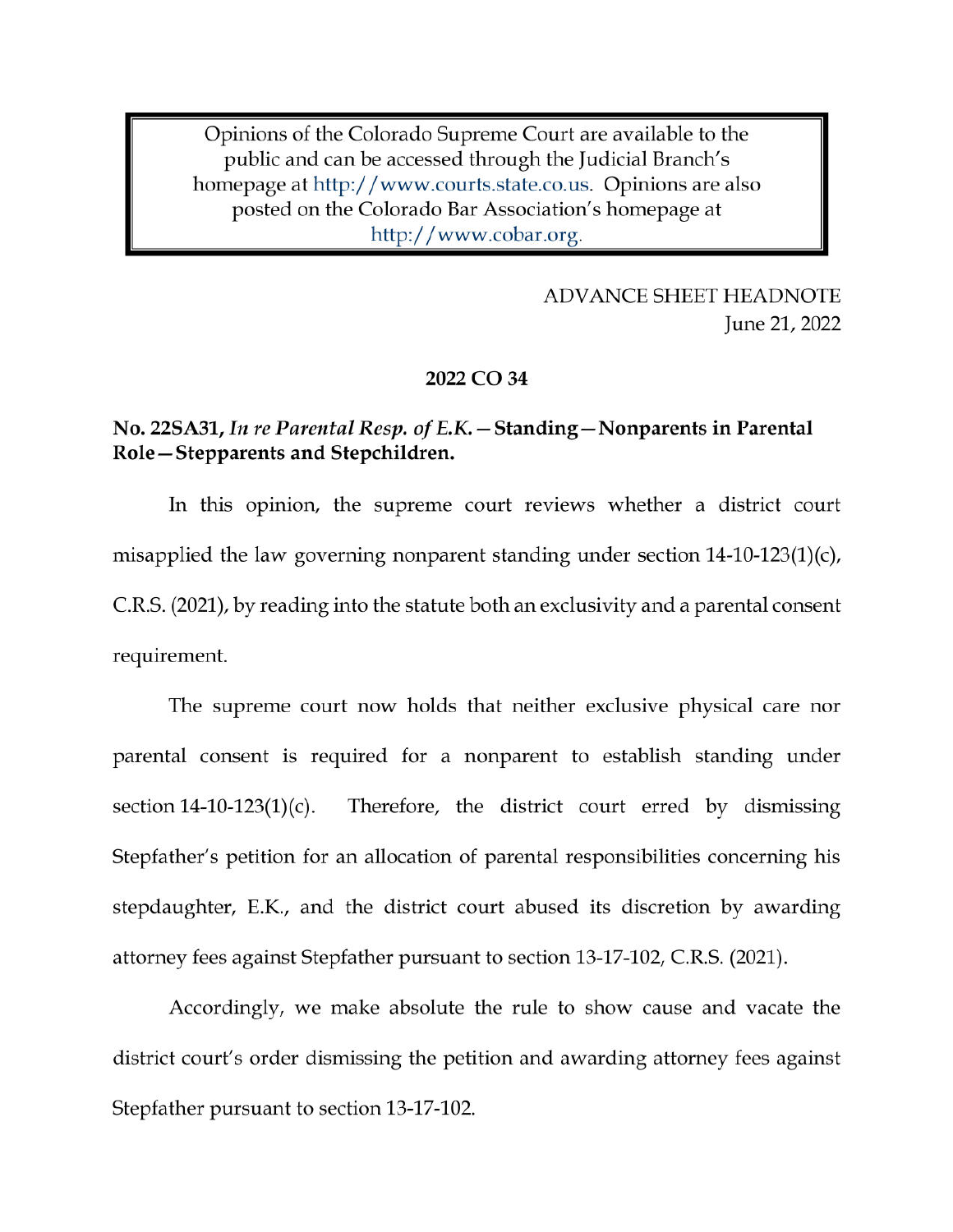## **The Supreme Court of the State of Colorado**

2 East 14th Avenue • Denver, Colorado 80203

### **2022 CO 34**

**Supreme Court Case No. 22SA31** *Original Proceeding Pursuant to C.A.R. 21* Arapahoe County District Court Case No. 21DR31126 Honorable Cynthia D. Mares, Judge

## **In Re**

### **In Re the Parental Responsibilities of**

#### **Child:**

### E.K.,

## **Petitioner:**

Steven Eugene Cook,

and

## **Respondents:**

Holly Mercer Cook and Martin Andre Kristiseter.

**Rule Made Absolute** *en banc* June 21, 2022

#### **Attorneys for Petitioner:**

Griffiths Law PC Christopher Griffiths Kimberly Newton Suzanne Griffiths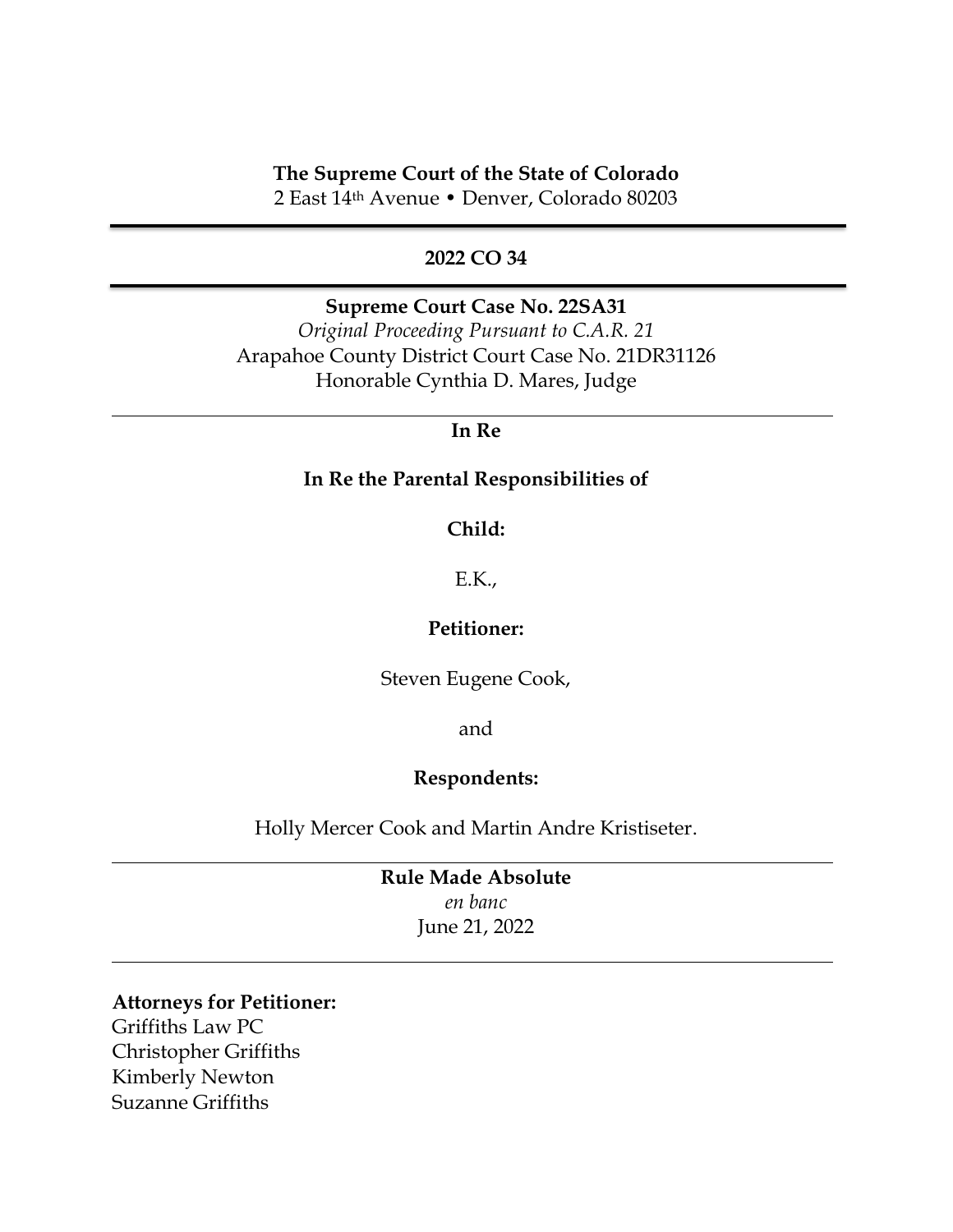Eliza Steinberg *Lone Tree, Colorado*

# **Attorneys for Respondent Holly Mercer Cook:**

Sherr Puttmann Akins Lamb PC Tanya L. Akins *Greenwood Village, Colorado*

# **Attorneys for Respondent Martin Andre Kristiseter:**

Walker Law Offices, LLC Michelle L. Walker *Denver, Colorado*

**JUSTICE BERKENKOTTER** delivered the Opinion of the Court, in which **CHIEF JUSTICE BOATRIGHT**, **JUSTICE MÁRQUEZ**, **JUSTICE HOOD**, **JUSTICE GABRIEL**, **JUSTICE HART**, and **JUSTICE SAMOUR** joined.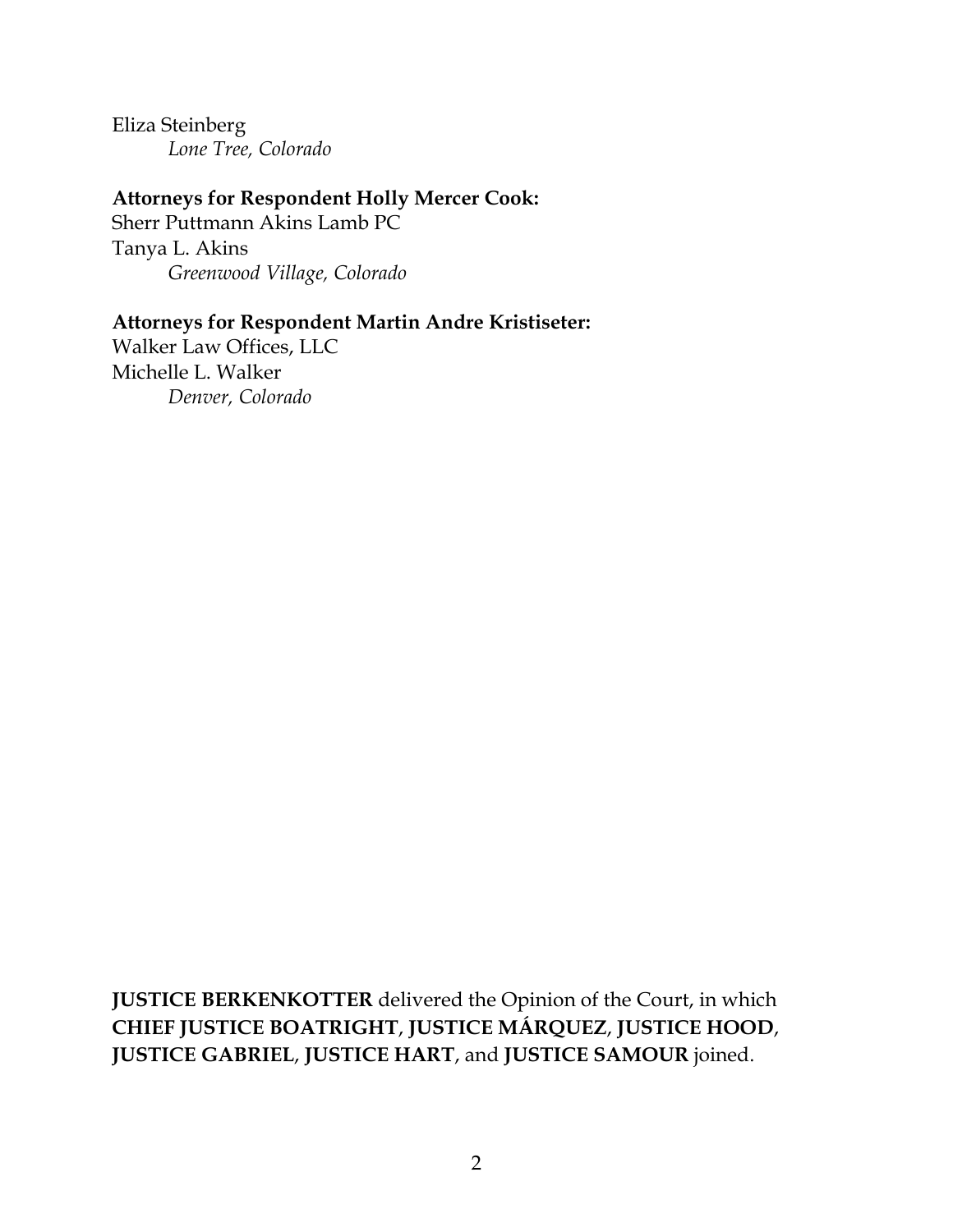JUSTICE BERKENKOTTER delivered the Opinion of the Court.

¶1 We accepted original jurisdiction, pursuant to C.A.R. 21, to consider whether the Arapahoe County District Court erred by dismissing a petition for allocation of parental responsibilities ("APR") filed by Steven Eugene Cook ("Stepfather") for lack of standing. We now reaffirm that neither exclusive physical care nor parental consent is required for a nonparent to establish standing to petition for an APR under section 14-10-123(1)(c), C.R.S. (2021), of Colorado's Uniform Dissolution of Marriage Act ("UDMA"). Thus, we make absolute the rule to show cause, vacate the district court's order dismissing Stepfather's APR petition and its award of attorney fees against Stepfather pursuant to section 13-17-102, C.R.S. (2021), and remand for further proceedings consistent with this opinion.

### **I. Facts and Procedural History**

¶2 This case involves Stepfather's petition for an APR regarding his stepdaughter, E.K. E.K. is the biological child of Holly Mercer Cook ("Mother") and Martin Andre Kristiseter ("Father") (collectively, "Respondents"). Respondents divorced in 2009 and currently share parenting time and joint decision-making responsibilities with respect to E.K. pursuant to their most recent parenting plan.

¶3 In 2013, Mother and Stepfather married and had two children together. Two years later, in 2015, Mother and Stepfather moved further away from Father, and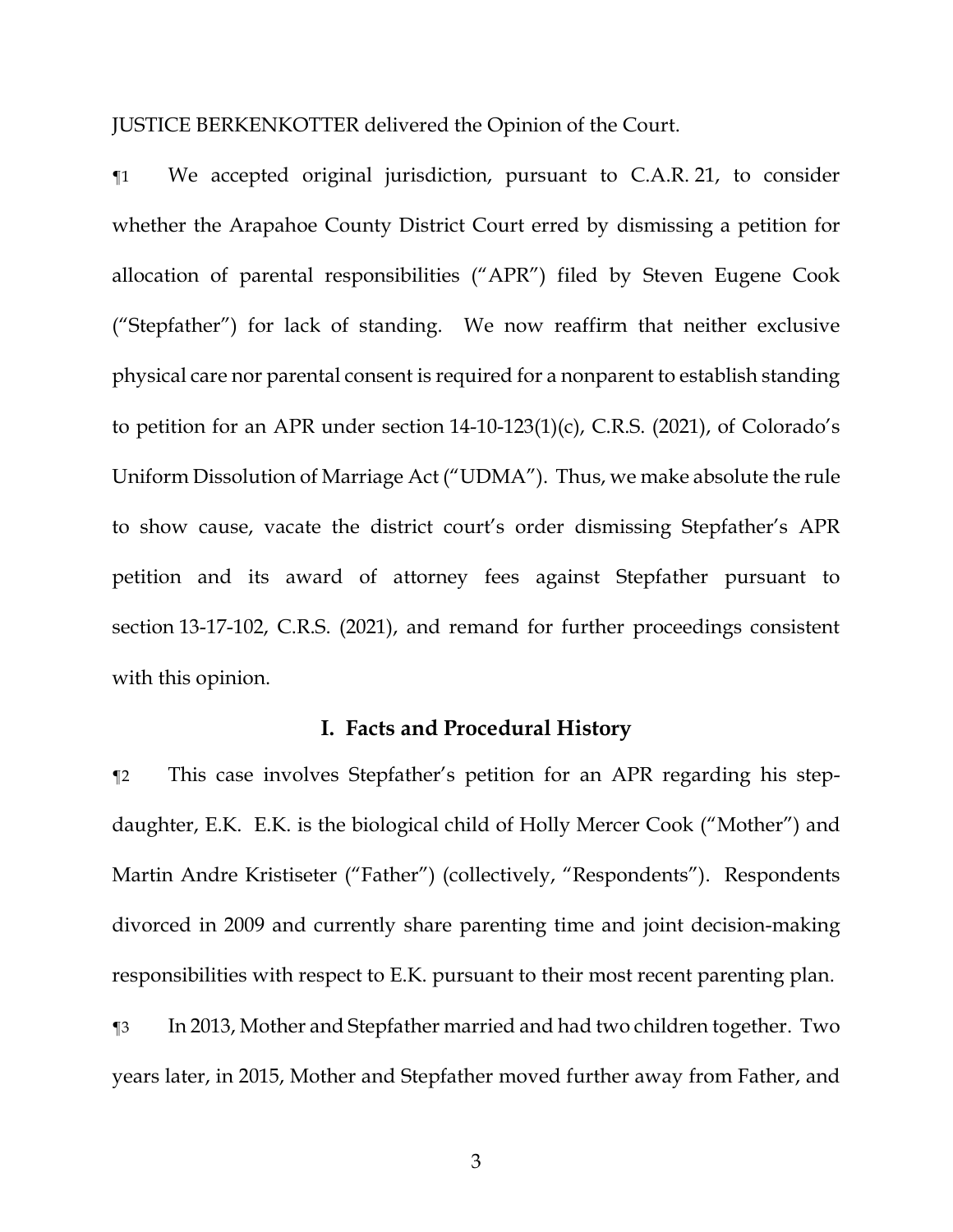E.K.—who had been spending equal time with Mother and Father—began spending significantly more time living with Mother, Stepfather, and her halfsiblings. During this time, Stepfather was actively involved in E.K.'s day-to-day life. He frequently took E.K. to and from school, helped her with homework, enrolled her in sports, attended her parent-teacher conferences, arranged for her to meet with academic tutors, paid for her daily expenses, and took her on various family vacations. Stepfather was also directly involved in discussions with Respondents concerning E.K.'s enrollment in private school and tuition payments. ¶4 This arrangement continued for approximately eight years, until early 2021,

when Mother and Stepfather separated, and Mother moved out of the marital residence. E.K. continued to live with Stepfather, exclusively, for several months while finishing out the school year. In July 2021, shortly after Mother discovered that Stepfather had filed for divorce, Father removed E.K. from Stepfather's care.

¶5 That same month, Stepfather filed a petition for an APR with the district court, which he amended on August 8, 2021, in an attempt to establish his rights as a psychological parent to E.K. Respondents subsequently filed a joint motion to dismiss on September 24, 2021, arguing that Stepfather lacked standing because his relationship to E.K. was only incidental to his marriage to Mother and that he never acquired exclusive care over E.K. for the requisite period of time. The district court reserved ruling on the standing issue and set the matter for a hearing.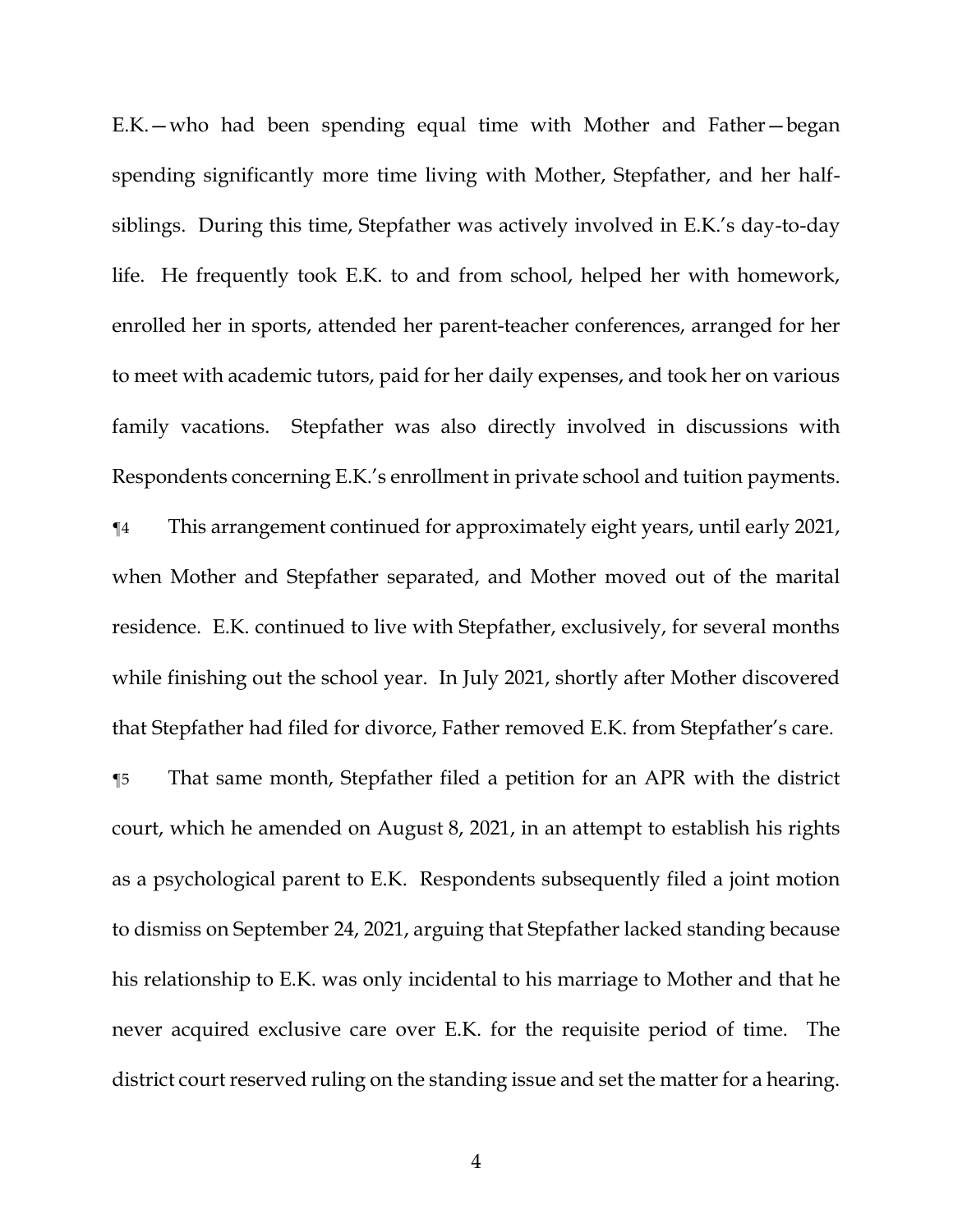¶6 At the conclusion of the hearing, the district court determined that it could not "find that Stepfather had physical care of [E.K.,] as Mother made decisions for [E.K.] and provided for her daily care. Stepfather's role was that as supportive to Mother, not as a primary care provider." Thus, the district court declined to consider the eight years that E.K. spent living with both Mother and Stepfather in determining whether Stepfather had nonparent standing to petition for an APR under section 14-10-123(1)(c), because, as the district court put it, "[b]eing a supportive stepparent is not sufficient grounds to obtain standing to seek parental rights." The district court further found that "[a]lthough [E.K.] lived with Stepfather to complete her school year, she was in his care for less than 182 days." So, the district court dismissed Stepfather's APR petition for lack of standing and ordered Stepfather to pay Respondents' attorney fees pursuant to section 13-17-102 for his "continued pursuit" of a "frivolous" action.

¶7 Stepfather thereafter filed a C.A.R. 21 petition with this court seeking a rule to show cause, which we granted.<sup>1</sup>

<sup>1</sup> Stepfather presented three issues for our review:

<sup>1.</sup> Whether a stepparent who has maintained joint physical care of a child for over eight years has standing to petition for allocation of parental responsibilities under C.R.S. § 14-10-123(1)(c).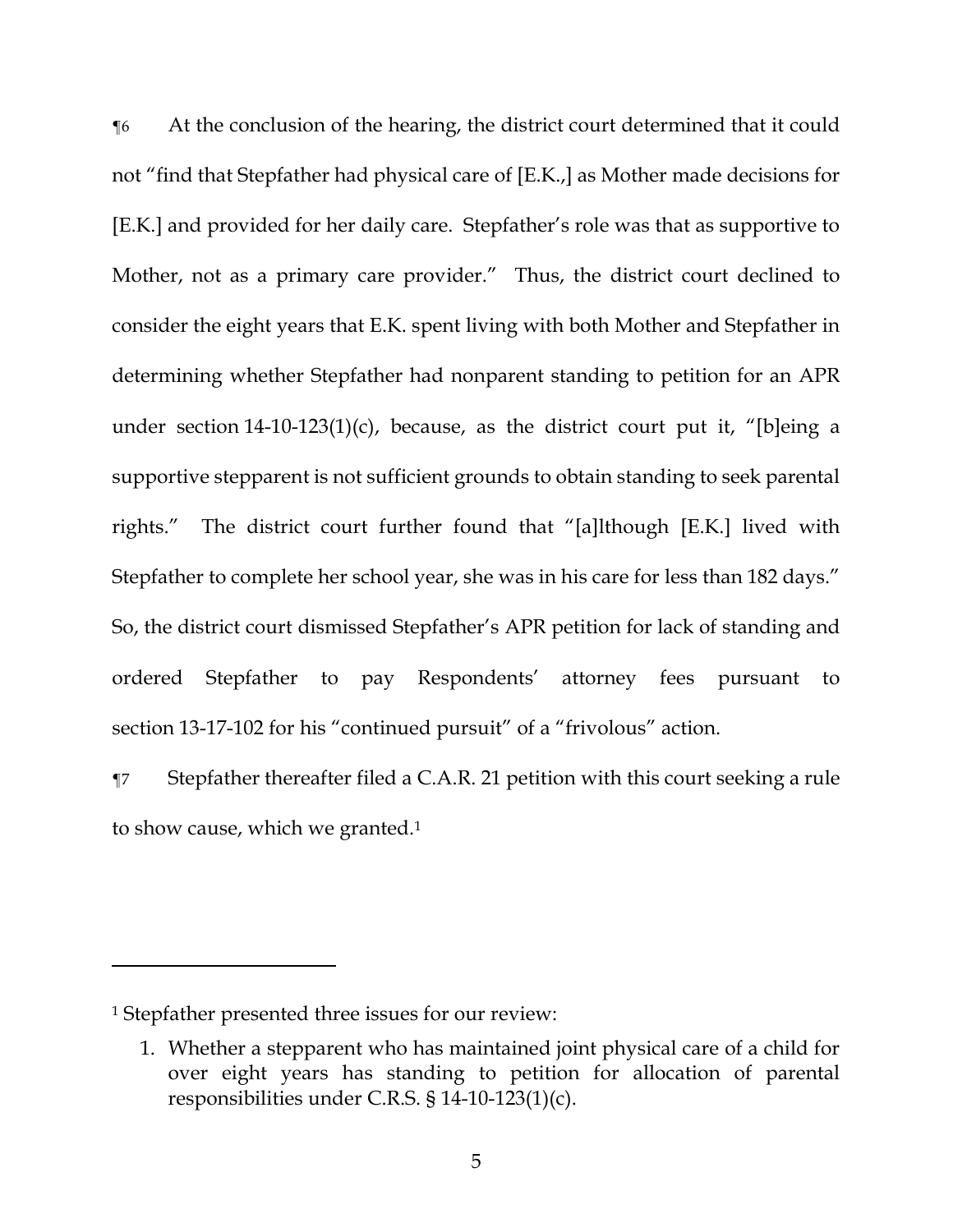### **II. Analysis**

 $\gamma$ 8 We begin by discussing our jurisdiction under C.A.R. 21(a)(1), along with the appropriate standard of review. Next, we review the law governing a nonparent's standing to file a petition for an APR and the award of attorney fees, and, applying the applicable law to the facts of this case, we conclude that Stepfather has standing as a nonparent to file a petition for an APR under section 14-10-123(1)(c). Therefore, the district court erred by dismissing his petition. Finally, because Stepfather has standing, we also conclude that the district court erred by awarding Respondents attorney fees. Because we conclude Stepfather has standing pursuant to section 14-10-123(1)(c), we now make the rule to show cause absolute, vacate the district court's order dismissing Stepfather's APR petition as well as its award of attorney fees under section 13-17-102 against Stepfather, and remand for further proceedings consistent with this opinion. As a result, we need not reach Stepfather's remaining contention related to the exclusion of the parental responsibility evaluator's testimony.

<sup>2.</sup> Whether the district court erred by excluding testimony from the PRE appointed in a related proceeding when doing so significantly hampered a party's ability to prove standing under C.R.S. § 14-10-123(1)(c).

<sup>3.</sup> Whether the district court erred by ordering sanctions against stepfather under C.R.S. § 13-17-101 based on a misapplication of the law.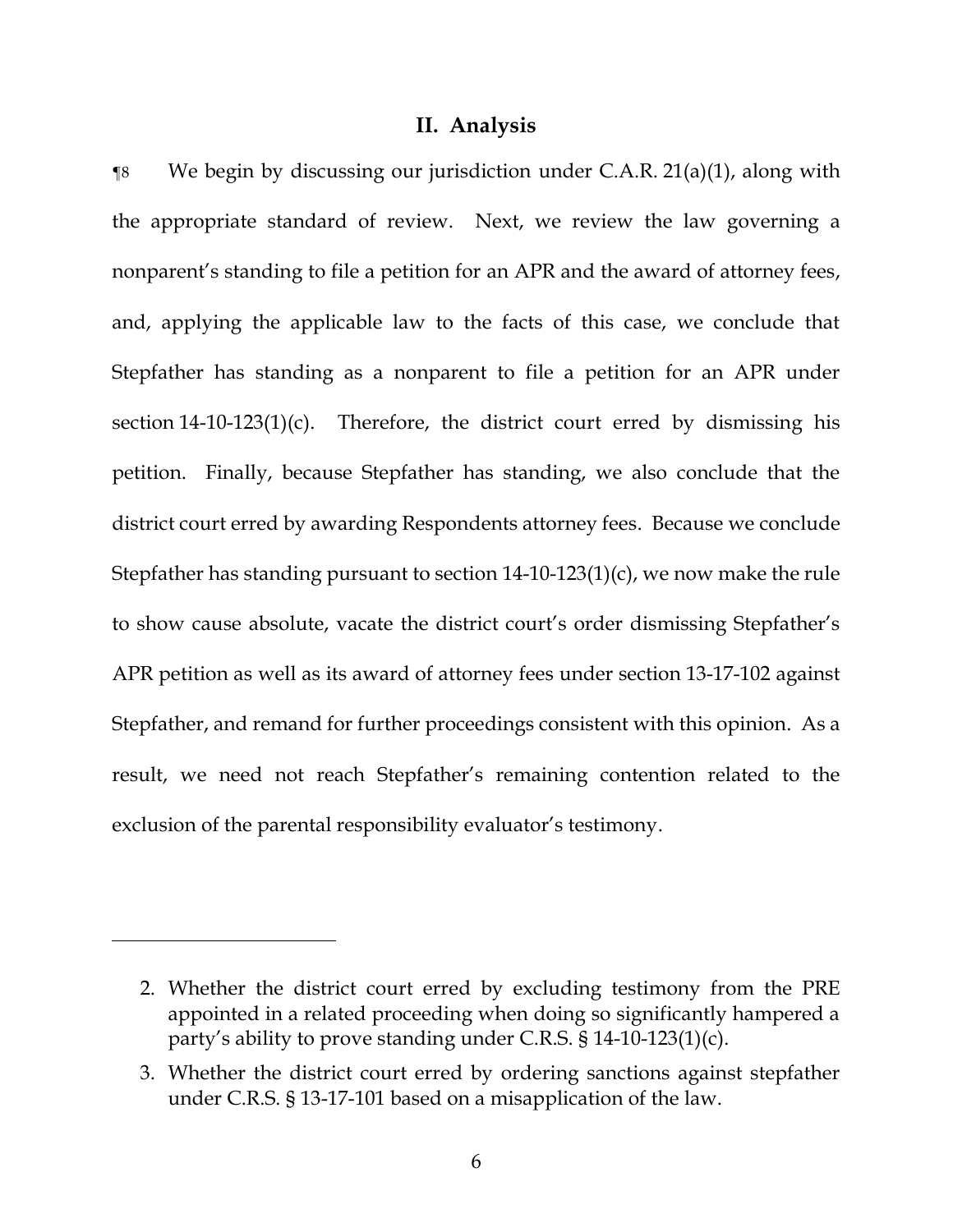#### **A. Original Jurisdiction and Standard of Review**

¶9 We have sole discretion to exercise our original jurisdiction under C.A.R. 21(a)(1). Because an original proceeding under Rule 21 "is an extraordinary remedy, it is limited both in its purpose and availability." *Rademacher v. Greschler*, 2020 CO 4, ¶ 20, 455 P.3d 769, 772. Relief under Rule 21 is generally appropriate when there would be no adequate remedy available on appeal, when a party may suffer irreparable harm absent relief under Rule 21, or when a case "raise[s] issues of significant public importance that we have not yet considered." *Id.* (quoting *Wesp v. Everson*, 33 P.3d 191, 194 (Colo. 2001)).

¶10 Stepfather argues that exercising our original jurisdiction is appropriate here because the appellate remedy would be inadequate given the immediate harm that will result to both Stepfather and E.K., a minor close to the age of majority. We agree. The length of the regular appeals process would likely cause Stepfather to suffer irreparable harm if E.K. reaches the age of majority before he is given the opportunity to establish his rights as a psychological parent. Accordingly, we conclude that our exercise of jurisdiction over this case pursuant to C.A.R. 21 is warranted.

¶11 We review the district court's interpretation of section 14-10-123(1) and its legal conclusions as to standing de novo. *In re B.B.O.*, 2012 CO 40, ¶ 6, 277 P.3d 818, 820; *In re D.T.*, 2012 COA 142, ¶ 6, 292 P.3d 1120, 1121. However, we employ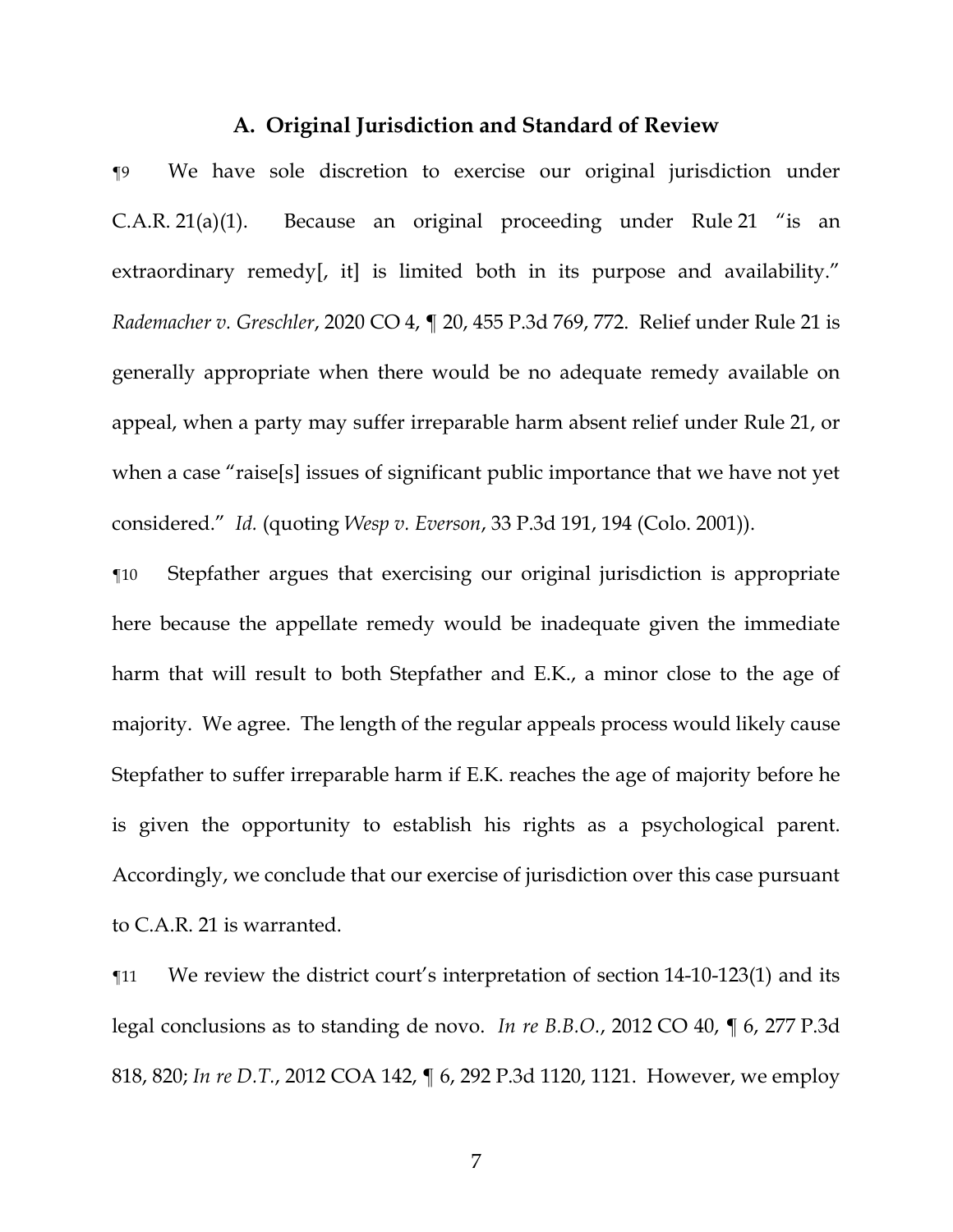clear error review in considering a trial court's findings of jurisdictional fact. *Springer v. City & Cnty. of Denver*, 13 P.3d 794, 798 (Colo. 2000).

## **B. Nonparent Standing Under Section 14-10-123(1)(c)**

¶12 Stepfather first contends that the district court erred by dismissing his petition for an APR under section 14-10-123(1)(c) for lack of standing. We agree.

¶13 "Standing is a jurisdictional prerequisite that can be raised at any time during the proceedings," and once a court finds that it does not have standing, it must dismiss the case. *People v. Shank*, 2018 CO 51, ¶ 9, 420 P.3d 240, 243. Standing, in the context of the commencement, jurisdiction, and enforcement of APR proceedings, is governed by section 14-10-123 of Colorado's UDMA.

¶14 As outlined within subsection (1) of that statute, nonparents maintain standing to seek an APR under certain circumstances. Here, Stepfather filed the APR proceeding pursuant to section 14-10-123(1)(c) of the UDMA. Subsection (1)(c) permits the commencement of an APR petition "[b]y a person other than a parent who has had the physical care of a child for a period of one hundred eighty-two days or more, if such action is commenced within one hundred eighty-two days after the termination of such physical care." § 14-10-123(1)(c).

¶15 On its face, subsection (1)(c) permits *any* person, other than a parent, to petition for an APR so long as they meet the physical care and time requirements;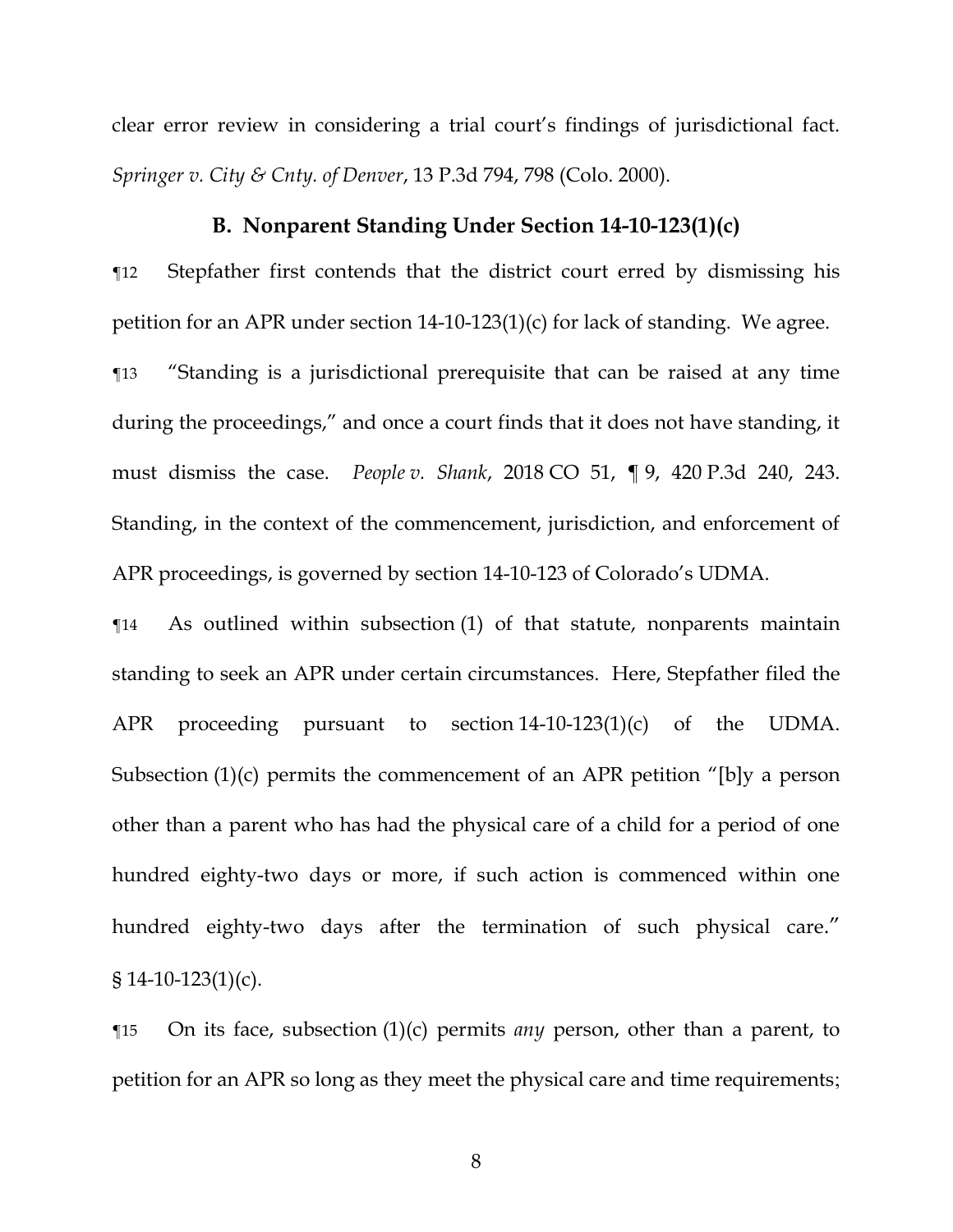the subsection contains no other qualifying language. *See In re E.L.M.C.*, 100 P.3d 546, 553–55 (Colo. App. 2004) (concluding that the partner of a child's adoptive mother had standing to petition for an APR because the partner had acted as a coparent with the child's mother, both living with and supporting the child). It is this narrow focus on a nonparent's physical care of the child and the amount of time spent with or apart from that child that controls whether the nonparent has standing.

¶16 Despite this narrow focus, the district court, in finding that Stepfather did not meet the standing requirements as outlined in section 14-10-123(1)(c), read into that provision an exclusivity requirement and a consent requirement, both of which this court has rejected. *See, e.g.*, *B.B.O.*, ¶ 20, 277 P.3d at 824. In the district court's view, Stepfather could not satisfy the physical care component of the statute because he was not E.K.'s primary care provider. This characterization, however, conflates "physical care" with "primary care" and misconstrues what "physical care" means under section 14-10-123(1)(c).

# **1. Section 14-10-123(1)(c) Does Not Require Exclusive Physical Care**

¶17 Colorado courts have consistently interpreted the term "physical care" literally, meaning the "actual, physical possession" of a child as opposed to a legal term of art. *See In re Custody of C.C.R.S.*, 892 P.2d 246, 253 (Colo. 1995) (adopting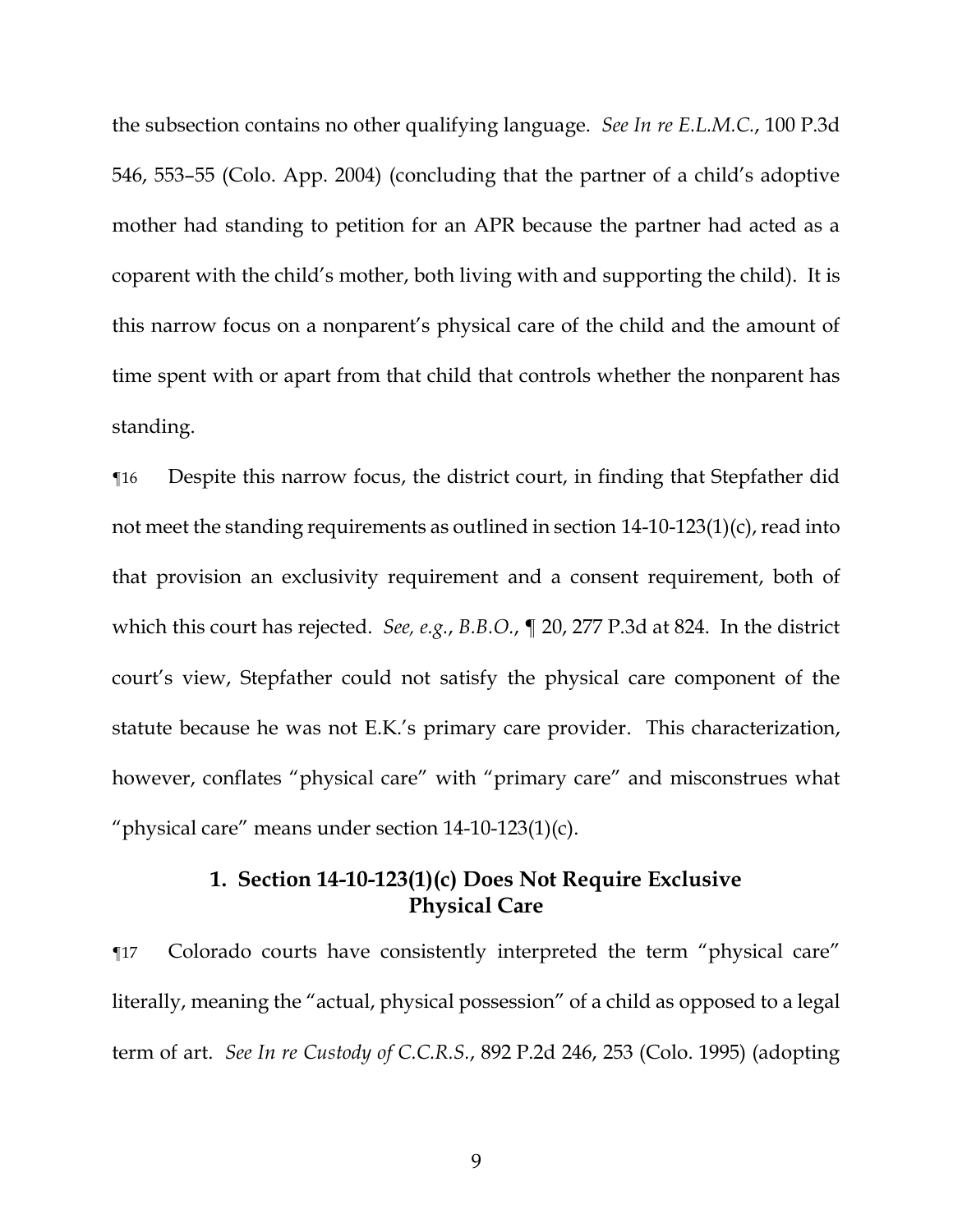the literal definition of physical custody or care).2 This literal construction sufficiently takes into account "the amount of time a child has spent in the actual, physical possession of a non-parent," as well as "the psychological bonds nonparents develop with children" who have been in their care for a substantial amount of time. *B.B.O.*, ¶ 11, 277 P.3d at 821 (quoting *C.C.R.S.*, 892 P.2d at 253). When determining whether a nonparent, who shares physical care of a child with a parent, has standing under section 14-10-123(1)(c), courts consider "the nature, frequency, and duration of the contacts" taking place between the child and nonparent and the child and the parent. *D.T.*, ¶ 10, 292 P.3d at 1122. Importantly, however, these contacts need not be exclusive. *See E.L.M.C.*, 100 P.3d at 555 ("[S]ubsection  $(1)(c)$  applies even where the nonparent's physical care of the child is not exclusive of the parent's."). This is in contrast with subsection (1)(b), which grants standing only if the child is not in the physical care of one of the child's parents. *See* § 14-10-123(1)(b) (permitting the filing of a petition for an APR "[b]y a person other than a parent, . . . only if the child is not in the physical care of one of the child's parents").

<sup>2</sup> Prior constructions of this statute referred to physical custody rather than physical care. *See* Ch. 310, sec. 3, § 14-10-123, 1998 Colo. Sess. Laws 1376, 1377. However, this court has continued to apply this definition to the term physical care. *See, e.g.*, *B.B.O.*, ¶ 11 n.2, 277 P.3d at 821 n.2.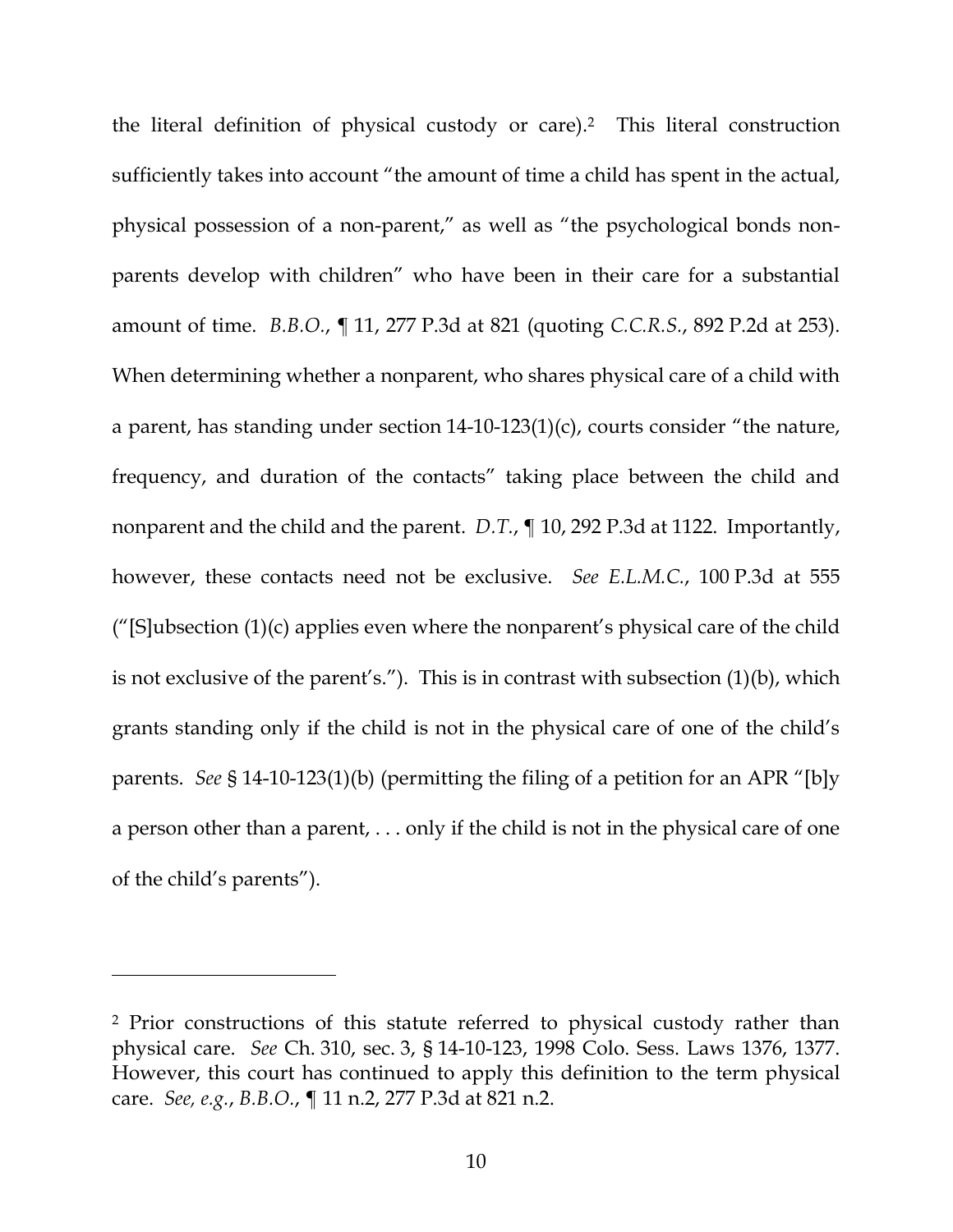# **2. Section 14-10-123(1)(c) Does Not Require Parental Consent**

¶18 Also wrapped up in Respondents' contention and the district court's order is the notion that the child's parents must consent to the nonparent assuming or sharing responsibility over the child's physical care, an approach, as noted above, this court has expressly rejected. *See B.B.O.*, ¶ 20, 277 P.3d at 824.

¶19 In *B.B.O.*, this court held that a minor child's half-sister had standing as a nonparent under section 14-10-123(1)(b) to petition for an APR and that, despite the mother's contention to the contrary, the half-sister did not need to show parental consent to establish nonparent standing. *B.B.O.*, ¶ 19, 277 P.3d at 823. In that case, prior to her father's death, B.B.O. had been residing with her father and half-sister for approximately six years. *Id.* at ¶ 3, 277 P.3d at 819. B.B.O. continued to live with her half-sister, exclusively, for another two months before the halfsister petitioned for an APR. *Id.* at ¶ 4, 277 P.3d at 819. We concluded that the half-sister had standing to file a petition for an APR under subsection (1)(b), but we left the question of subsection (1)(c) standing for another day. *See id.* at ¶ 19 n.8, 277 P.3d at 823 n.8. We did, however, clarify as a general matter that a nonparent need not prove parental consent to have standing; rather, the nonparent standing analysis should focus on the time the nonparent and child spent together and the psychological bonds that may have formed during that time. *See id.* at ¶ 18, 277 P.3d at 823.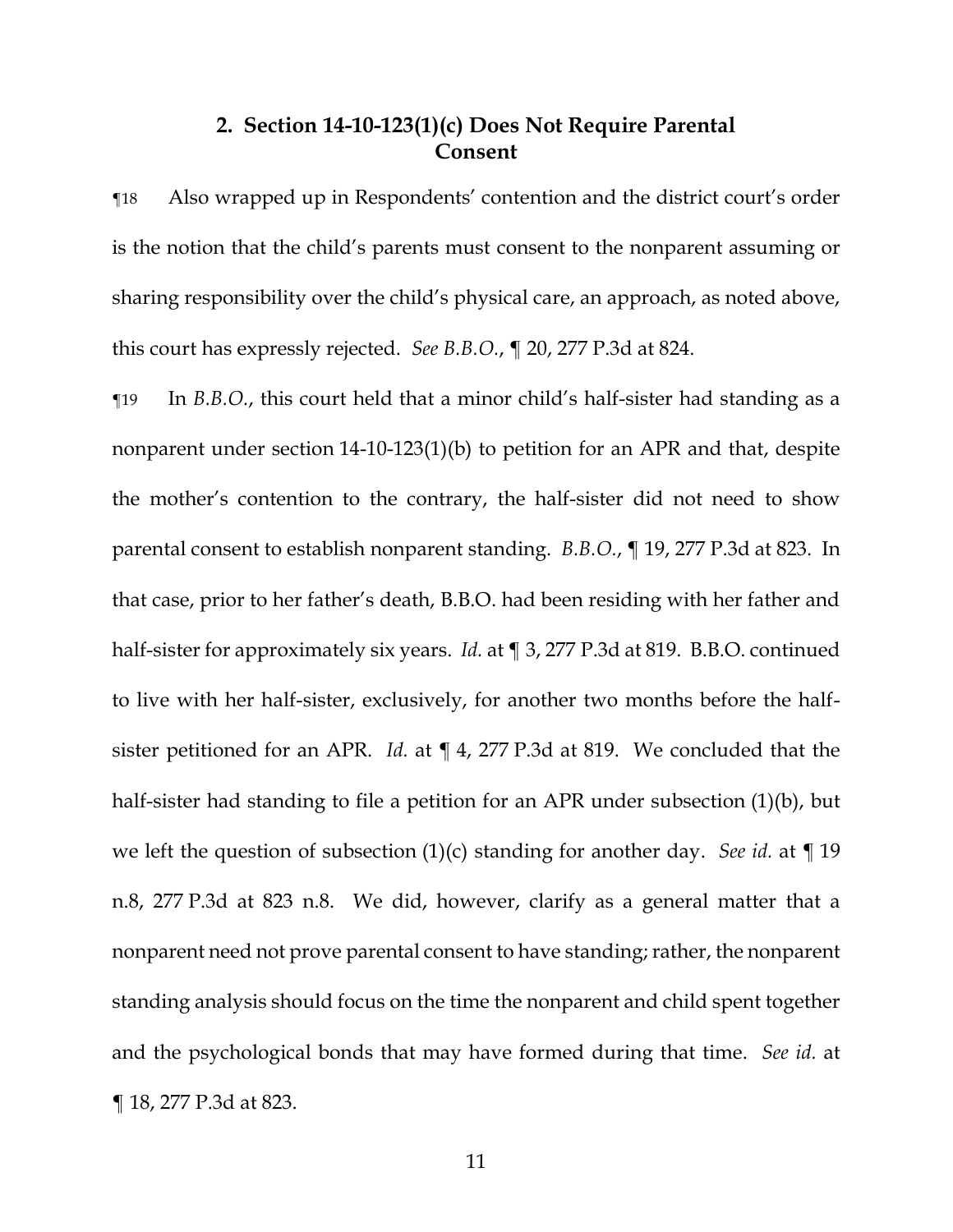¶20 Moreover, this court has previously grappled with the question of whether we must read a parental consent requirement into section 14-10-123(1)(c) as a means of protecting fit parents' fundamental liberty interests in the care, custody, and control of their children. *See B.B.O.*, ¶ 17, 277 P.3d at 822–23 (citing *Troxel v. Granville*, 530 U.S. 57 (2000) (plurality opinion)). We determined that because our statute is constructed rather narrowly—significantly limiting the class of nonparents who may petition for an APR—and because the best interest of the child standard, *see* § 14-10-124, C.R.S. (2021), is codified separately from the standing provision in our statutes, *see* § 14-10-123, we need not apply the *Troxel* plurality's best interest of the child presumption to our nonparent *standing* analysis, *see B.B.O.*, ¶¶ 17–18, 277 P.3d at 822–23. The presumption under *Troxel*, and the question of whether Stepfather should be awarded any parental rights, is ultimately a question for the trial court on remand. *Cf. In re M.W.*, 2012 COA 162, ¶ 15, 292 P.3d 1158, 1161 (outlining a three-part test for trial courts to employ in nonparent APR proceedings in light of *Troxel*'s fit parent presumption).

¶21 With these principles in mind, we now apply the law to the facts of this case.

#### **III. Application**

¶22 As we have just explained, to meet the nonparent standing requirement under section 14-10-123(1)(c), Stepfather need only have shown that he had physical care of E.K. for a period of at least 182 days and that he filed the petition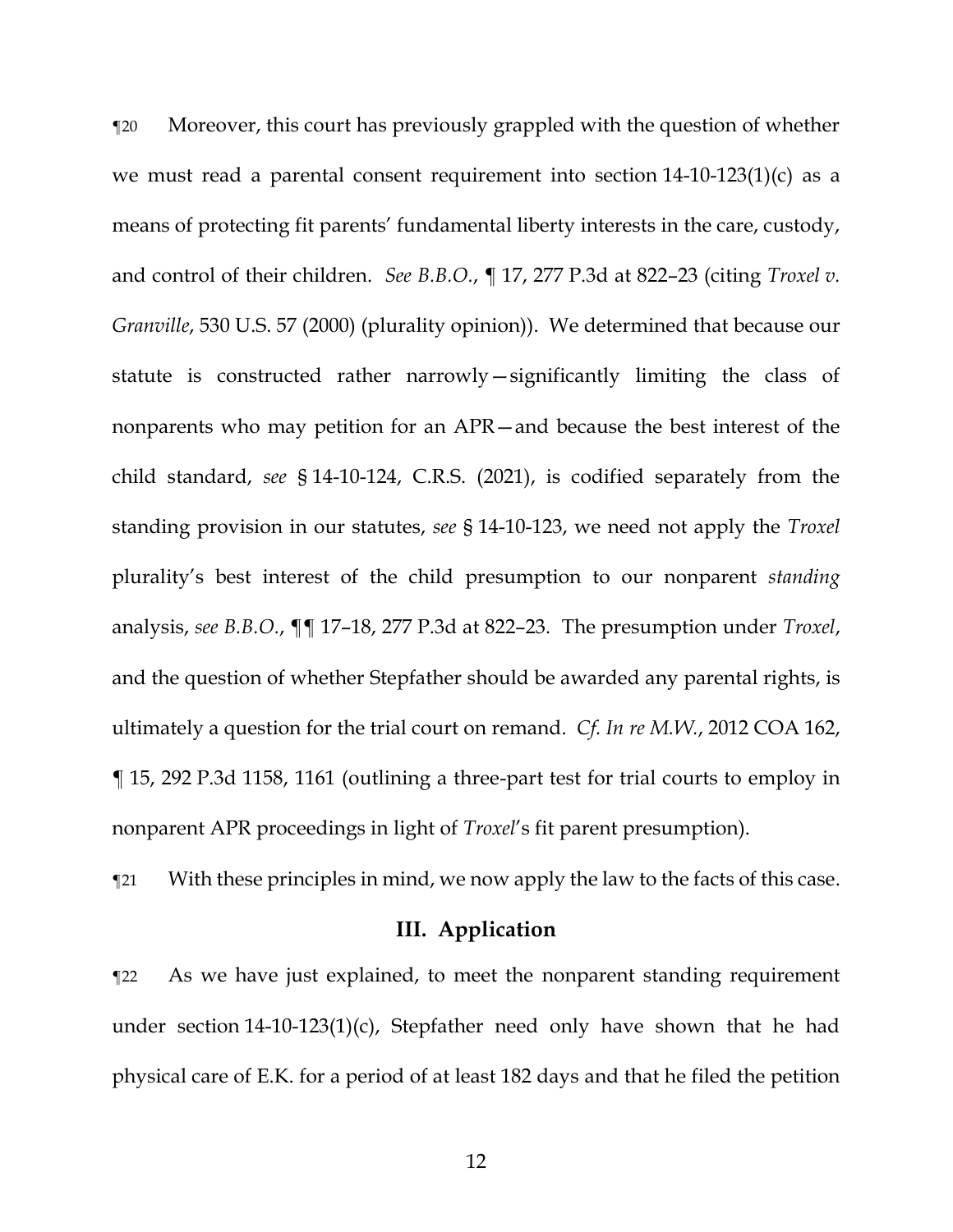within 182 days after Father removed E.K. from his care. We conclude that Stepfather meets that standard under the circumstances of this case because we may, and do, consider the time he co-parented with Mother in calculating the duration of his physical care. We also conclude that Stepfather need not have Respondents' parental consent during that timeframe to establish physical care for purposes of section 14-10-123(1)(c) standing.

¶23 Respondents argue that E.K. was in Stepfather's physical care only as a result of his marriage to Mother and that any care provided by Stepfather was at Mother's direction and under her supervision. Put differently, Respondents argue that Stepfather's role was more like that of a babysitter. In asserting this argument, Respondents cite to *In re L.F.*, 121 P.3d 267, 273 (Colo. App. 2005), for the proposition that the General Assembly did not intend for the term "physical care" to provide "temporary caregivers standing to seek [an APR] when their care is subject to the continuing direction and discretion of the child's parents." However, likening Stepfather's role in E.K.'s physical care to that of a temporary caregiver—like a babysitter—disregards the nature, frequency, and duration of contacts between E.K. and Stepfather. *See D.T.*, ¶ 10, 292 P.3d at 1122.

¶24 Likewise, the district court, in its finding that Stepfather was not the "primary caregiver" and, thus, was not providing the requisite physical care to E.K. mandated by the statute, also neglected to consider the "nature, frequency,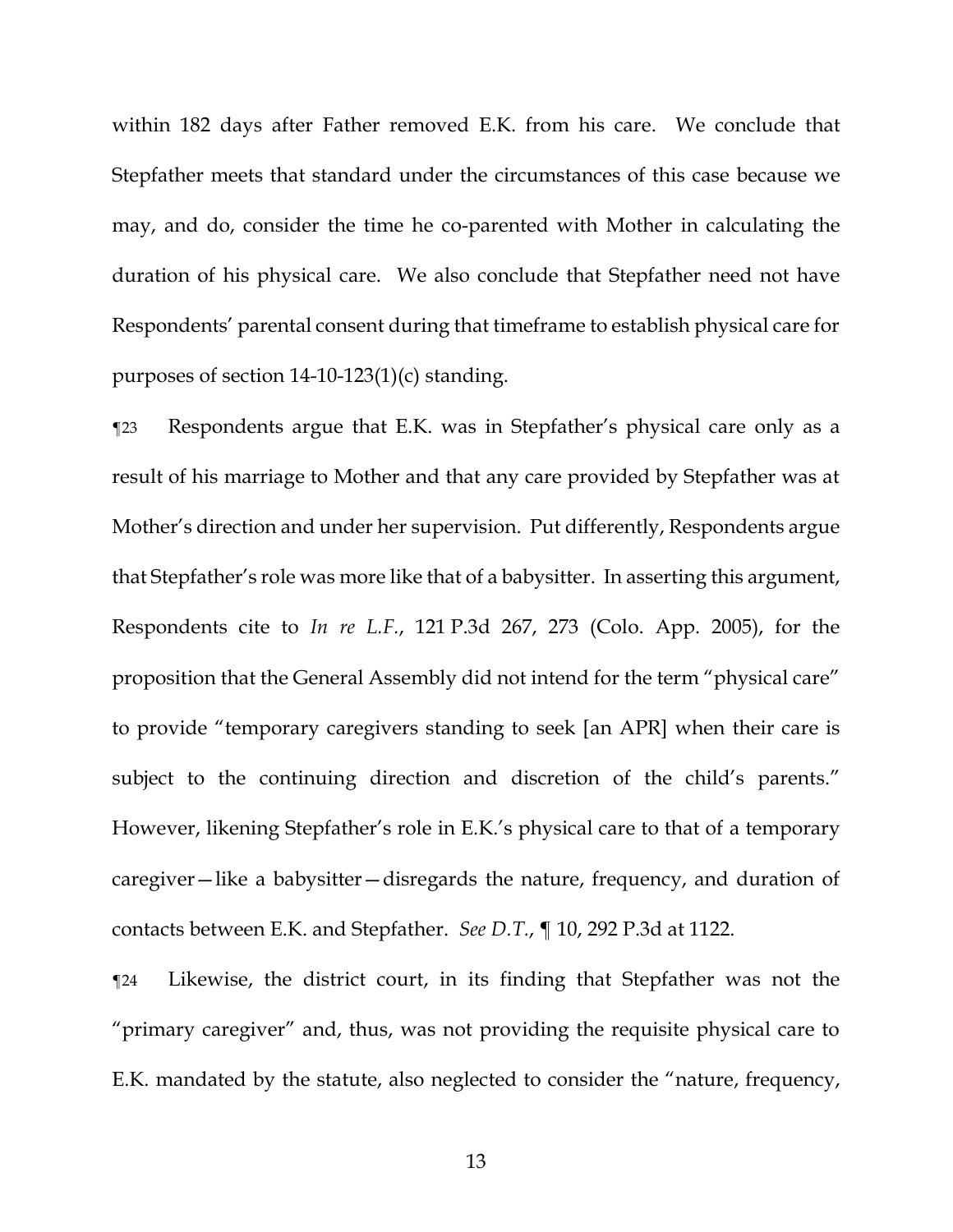and duration" of Stepfather's contacts with E.K. *Id.* As such, the district court applied the wrong legal standard.

¶25 We conclude that, under the circumstances of this case, the physical care provided by Stepfather was akin to that provided by the partner of the child's adoptive mother in *E.L.M.C.*, in that Stepfather was acting more like a coparent with Mother than a temporary caregiver. 100 P.3d at 553–55. Stepfather lived in the same house with E.K. for eight years, aided in her education, was involved in her extracurricular activities, took her on family vacations, and paid for her dayto-day expenses.

¶26 While there was some disagreement at the standing hearing regarding the exact period of time that Stepfather had *exclusive* physical care of E.K., because the relevant standard does not require exclusive care, we need not resolve that dispute. Here, E.K. was in the physical care of Mother and Stepfather, together, between 2013 and 2021, and then exclusively in Stepfather's care from early 2021 until July 2021. This period more than satisfies the 182-day non-exclusive physical care requirement outlined in subsection  $(1)(c)$ .

¶27 We also conclude that the district court applied the wrong legal standard by imputing the same consent requirement that this court previously rejected in *B.B.O. See B.B.O.*, ¶ 18, 277 P.3d at 823. Here, much like circumstances of the physical care of the child described in *B.B.O.*, E.K. had been residing with Mother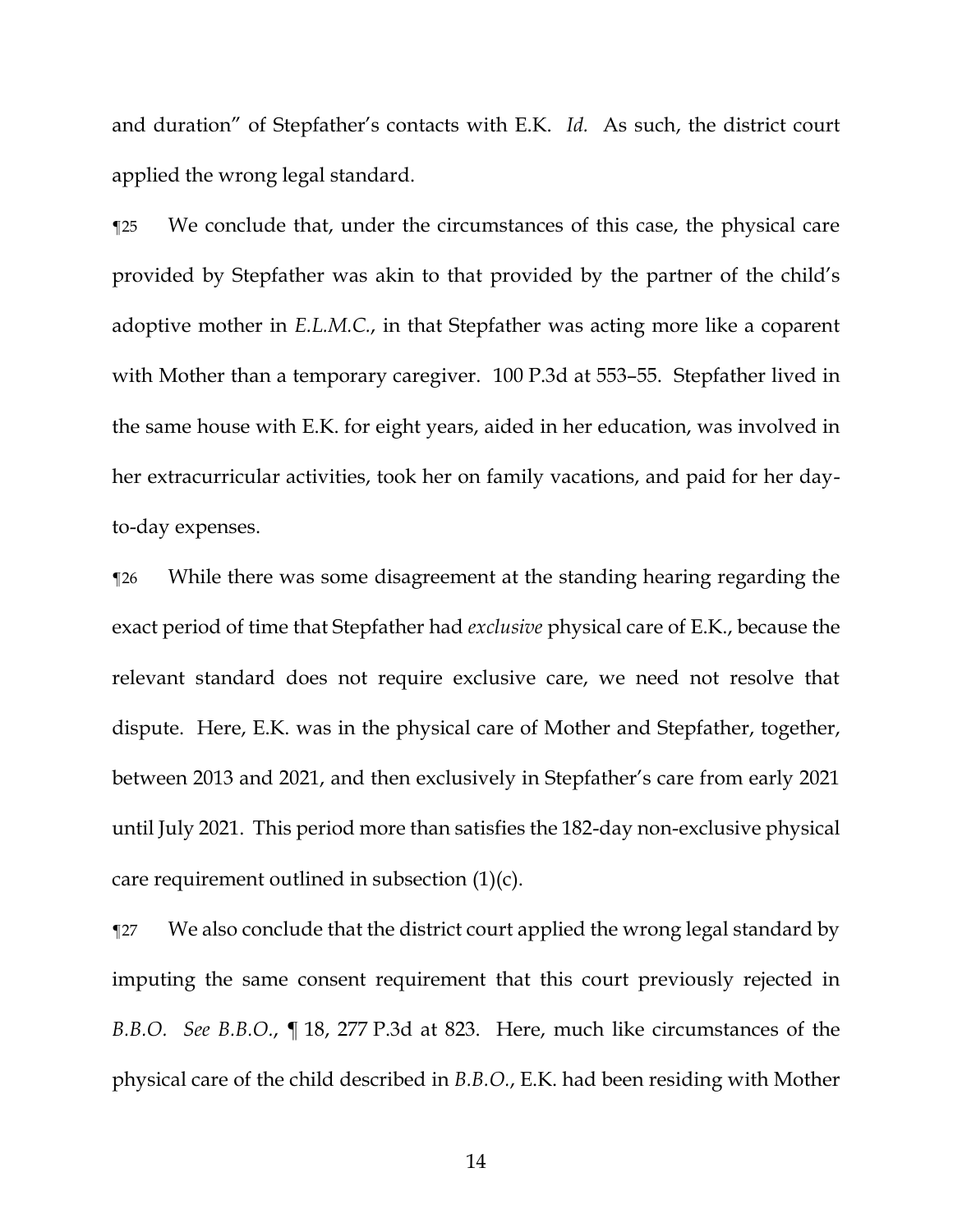and Stepfather, together, since 2013—nearly eight years—followed by a period of several months where Stepfather had exclusive physical care of E.K. It is irrelevant, notwithstanding Respondents' contention to the contrary, that Stepfather's physical care of E.K.—for the purpose of section  $14{\text -}10{\text -}123(1)(c)$ standing—was not expressly consented to by Respondents. *See B.B.O.*, ¶ 20, 277 P.3d at 824; *E.L.M.C.*, 100 P.3d at 555. As we held in *B.B.O.* in the context of subsection (1)(b) standing, we hold here too that parental consent is not required to establish standing to petition for an APR under section 14-10-123(1)(c).

¶28 To characterize Stepfather's involvement in E.K.'s life as being merely incidental to his relationship with Mother, or to disregard the degree to which Stepfather contributed to E.K.'s physical care, would undermine the purpose of section 14-10-123(1)(c). Under these facts, we conclude that Stepfather plainly met the requirements as outlined in subsection  $(1)(c)$ : He had physical care of E.K. for more than 182 days and he filed his petition for an APR within 182 days after the termination of such care. Thus, we conclude that Stepfather has standing to file a petition for an APR.

¶29 Accordingly, we conclude that the district court erred by applying the wrong legal standard and by dismissing Stepfather's petition for an APR based on a perceived lack of standing. We need not, and thus do not, reach the issue of whether the district court erred by excluding the parental responsibility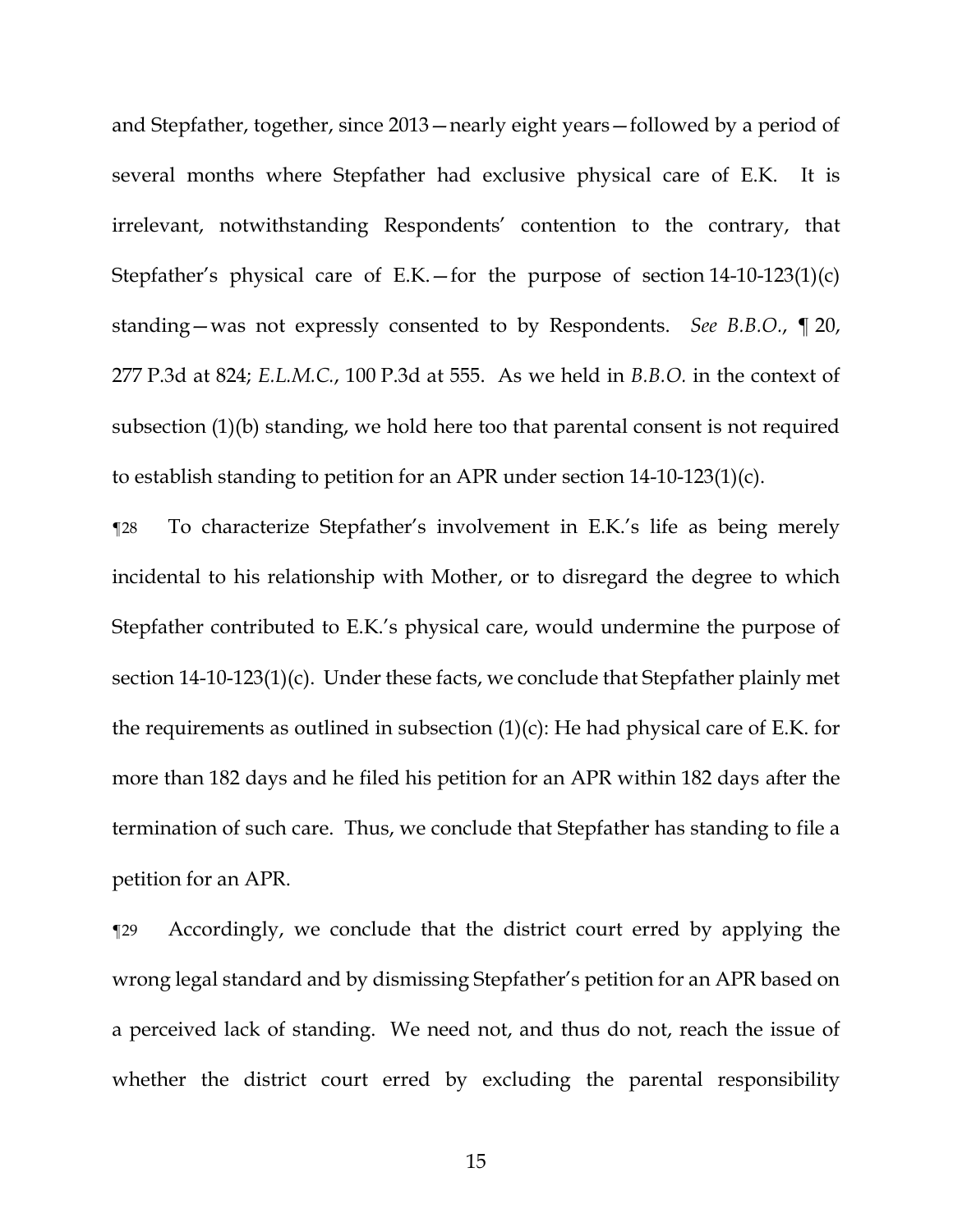evaluator's testimony during the standing hearing, since the question of standing is now moot.

#### **IV. Attorney Fees Under Section 13-17-102**

¶30 First, we review a trial court's decision to award attorney fees for an abuse of discretion, though we review the legal conclusions that predicate that decision de novo. *In re Marriage of de Koning*, 2016 CO 2, ¶ 17, 364 P.3d 494, 496 (quoting *In re Marriage of Gallegos & Baca-Gallegos*, 251 P.3d 1086, 1087 (Colo. App. 2010)).

¶31 We recognize that "[b]ecause dissolution proceedings under article 10, title 14 are civil, it is permissible for a district court to award attorney fees under . . . section 13-17-102." *In re Marriage of Aldrich*, 945 P.2d 1370, 1377 (Colo. 1997). The district court may award attorney fees, in this context, only when it concludes that the action is "substantially frivolous, substantially groundless, or substantially vexatious." § 13-17-102(4) ("The court shall assess attorney fees if . . . it finds that an attorney or party brought or defended an action . . . that lacked substantial justification . . . .").

¶32 Because we conclude that Stepfather has standing to petition for an APR pursuant to section 14-10-123(1)(c), the district court abused its discretion by awarding attorney fees based on its conclusion that Stepfather's petition was substantially frivolous. Accordingly, we vacate the district court's award of attorney fees to Respondents.